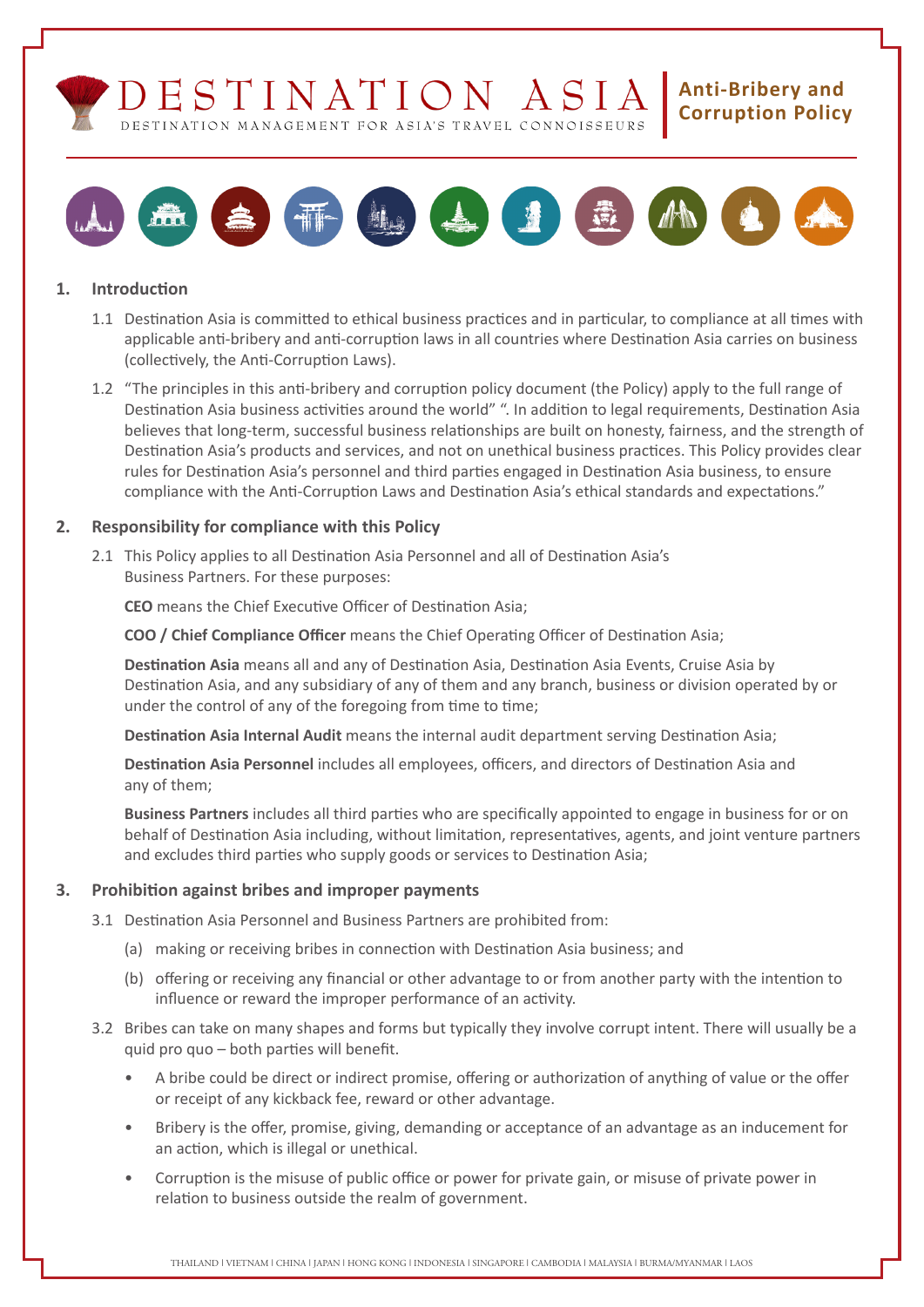DESTINATION MANAGEMENT FOR ASIA'S TRAVEL CONNOISSEURS

# **Anti-Bribery and Corruption Policy**



- Acts of bribery or corruption are designed to influence the individual in the performance of their duty and induce them to act dishonestly.
- 3.3 If any Destination Asia Personnel breaches paragraph 3.1, disciplinary action may be taken against such individual up to and including termination.
- 3.4 The use of intermediaries (including agents) for the payment of bribes or other improper payments is prohibited.
- 3.5 There are no exceptions to the prohibition contained in this Policy against bribes or improper payment activity. The fact that Destination Asia Personnel, for example, may be pursuing business in a country where that individual believes corruption is widespread, is part of the culture or way of doing business, or where legal standards governing bribery are unclear, or in a transaction where a Destination Asia employee has been solicited for a bribe, will not serve as excuses for engaging in improper payment activity. Nor will evidence that Destination Asia competitors may be engaged in improper conduct. No Destination Asia employee or Business Partner will suffer adverse consequences for refusing to engage in improper payment activity, even if this results in loss of business.

# **4. Extortion and requests to carry out improper payment activity**

- 4.1 Destination Asia will actively resist extortion and all other demands for improper payments made under duress. In exceptional circumstances if payments must be made in order to secure personal health or safety, such payments must be accounted for by local senior management and will be subject to audit. All such payments must be reported to the Chief Compliance Officer for further investigation.
- 4.2 Destination Asia Personnel should never engage in improper payment activity because instructed to do so by a manager or co-worker. If this situation ever arises such individual must report this to the Chief Compliance Officer in accordance with relevant procedures.

# **5. Guidelines on specified activities**

 The following "Guidelines" explain how the Policy applies to certain types of activities:

# **A. Facilitating Payments**

 Facilitation Payments are unofficial payments in cash or in-kind (e.g. liquor, cigarettes, etc.) made to Government Officials intended to 'facilitate' or 'expedite' the performance of a routine government action (e.g. clearing customs, processing visas, scheduling inspections, etc.). Facilitation Payments are prohibited under this policy.

 There are limited circumstances in which the member of Destination Asia concerned may be permitted to make a payment to a government official without violating the applicable Anti-Corruption Laws. A facilitation payment may be made without prior approval where there is an imminent threat or danger to an employee, in such circumstances, a payment may be made but it must be immediately reported to the Chief Compliance Officer. If time and circumstances permit, employees should get pre-approval from the Country Managing Director or Chief Compliance Officer before making Facilitation Payment and should request appropriate documentation to evidence such payment (e.g. invoice, receipt, etc.). All such payments will be subject to an audit and must be reported to Destination Asia Internal Audit and Destination Asia Chief Compliance Officer.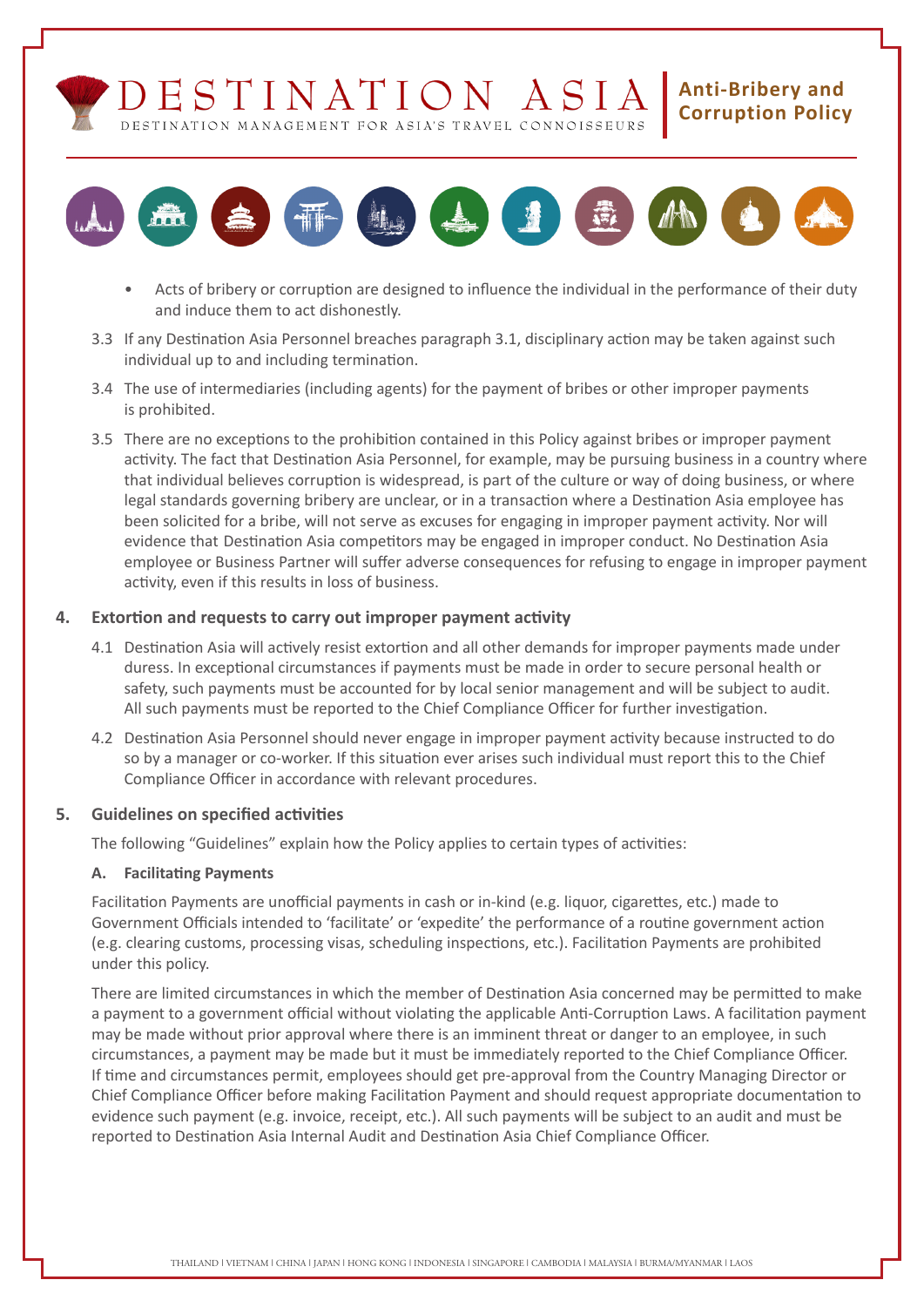



#### **B. Gifts**

- 1. You may not give or offer a gift to, or accept a gift from, anyone with whom Destination Asia conducts business where the gift would exceed customary courtesies associated with accepted ethical general commercial practice. The purpose of this requirement is to ensure that the offer or acceptance of a gift does not create an obligation, or be construed by others to allege favoritism, discrimination or other unacceptable practice.
- 2. Receiving or giving gifts of cash is strictly prohibited.
- 3. If you are requested to offer gifts that exceed the customary courtesies or that could give the appearance of impropriety, you must immediately consult your supervisor and/or the head of your business unit. A gift should not be accepted when to do so is either prohibited under local law or could be viewed as done for the purpose of influencing a business decision or appears to create a conflict of interest for those involved.

#### **C. Business entertainment and hospitality**

- 1. Hospitality includes meals, invitations to events, functions or other social gatherings in connection with matters related to the business of Destination Asia. These activities are acceptable provided they fall within reasonable bounds.
- 2. Reasonable and proportionate hospitality which seeks to improve the image of Destination Asia, better to present its services and products, or establish cordial relationships is recognized as an established and important part of doing business. In order to amount to a bribe, hospitality must be intended to induce a person to perform a function improperly.
- 3. Determining the acceptability of a particular form of business entertainment or hospitality requires the exercise of individual judgment. In arriving at this judgment, ask yourself the following:
	- What is the intent is it to build a relationship or is it something else?
	- • Apply the 'newspaper test' would a newspaper be likely to report the business entertainment or hospitality, and if it did, what would the public's perception be? For example, an all expenses paid overseas golfing weekend prior to a tender evaluation would almost certainly give rise to an adverse impression if reported.
	- Would you be comfortable in justifying the entertainment/hospitality to Destination Asia management?

 If you find it difficult to answer one of these questions, there may be a risk involved, which could potentially damage Destination Asia's reputation and business.

## **Circumstances that are usually acceptable include:**

- modest/occasional meals with someone with whom Destination Asia does business;
- occasional attendance at sporting, theatre and other cultural events or social gatherings.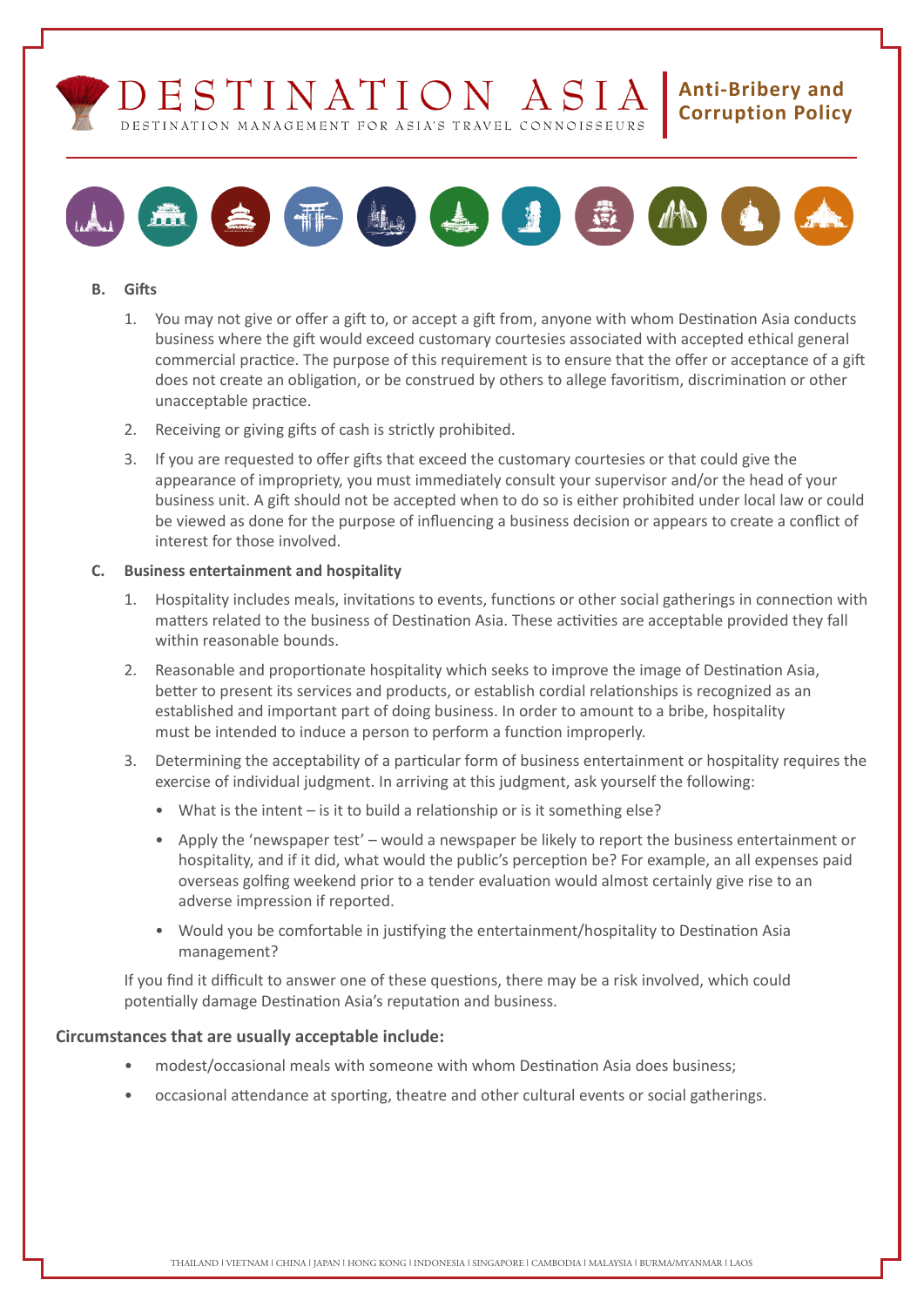



## **Circumstances which are not acceptable include:**

- hospitality or entertainment which is offered for something in return  $-$  a 'quid pro quo'; and
- entertainment of an inappropriate nature.
	- 4. The form and cost of acceptable business entertainment or hospitality will depend on a number of factors, including the nature of the relationship with the host or guest, the cost and standard of living in the region and the acceptable forms of business entertainment or hospitality in the region. Should you have any doubt as to what is acceptable in any particular situation you should consult your supervisor and/or the head of your business unit.
	- 5. Particular caution must be used when dealing with government officials. Activities that may be permissible when working with private sector partners may be improper or illegal when working with a government official. It should be noted in particular that entertainment of government officials cannot be viewed in the same way as private sector entertainment and reasonable Government entertainment should never be used as a substitute for facilitation payments. If you have any questions regarding whether interactions with government officials are appropriate you should immediately contact the Chief Compliance Officer.
	- 6. Business entertainment or hospitality expenses must be properly recorded in Destination Asia's member's books and records.

## **D. Sponsored travel**

 In appropriate circumstances, Destination Asia may sponsor reasonable and bona fide travel expenses of customers, potential customers and others that are directly related:

- • to promoting or demonstrating Destination Asia's products and services; or
- to performing a contract between Destination Asia and the customer; or
- to a fact finding mission to understand relevant foreign markets and regulatory environments.

These expenses must have a legitimate business purpose and must be limited to those necessary to carry out such purpose.

 Sponsored travel expenses require prior written approval by the country Managing Director.

## **E. Political contributions**

 Political Contributions and Charitable Donations are considered Bribes if the intention of the contribution or donation is to induce a party to engage in improper or unlawful conduct. Political Contributions and Charitable Donations made with such intentions are prohibited. You may not make contributions to any political party or public international organisation, without the prior written approval of the CEO.

## **F. Business Partners**

- 1. No Business Partners may be retained except in the manner and following the requirements for evaluating, selecting and retaining such Business Partners as set out below.
- 2. All written agreements with Business Partners will include as a minimum standard contract provisions as follows relating to compliance with Anti-Corruption Laws and this Policy: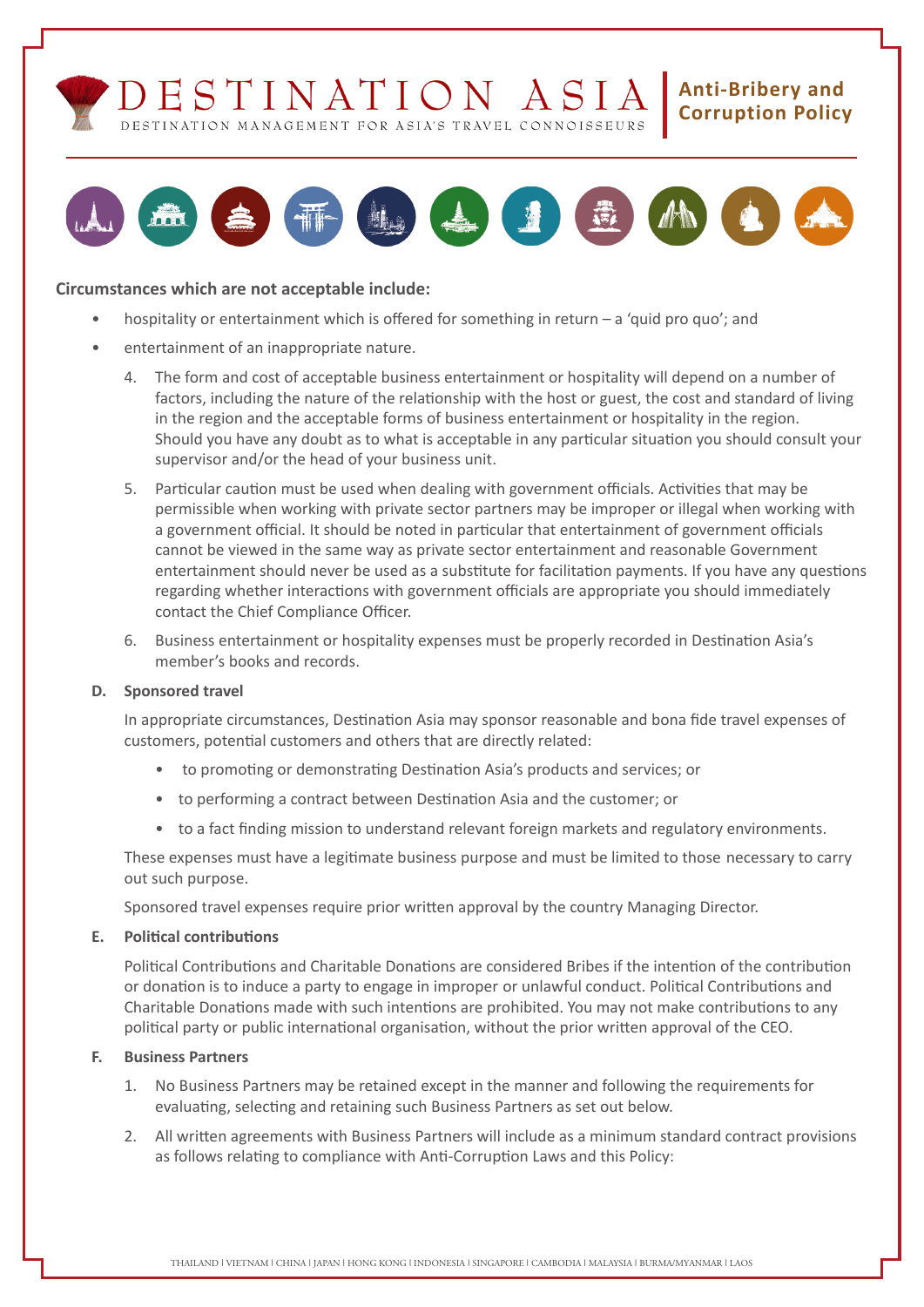



## **Destination Asia Anti-Bribery and Corruption Policy**

- 1 For the purposes of this clause, "Business Partner" means [insert name of Business Partner] and Destination Asia
- 2 The Business Partner acknowledges that it has received a copy of the Destination Asia Anti-Bribery and Corruption Policy (the Policy) and agrees to comply with the provisions of the Policy at all times during the term of this Agreement. The Business Partner shall indemnify Destination Asia and each of its directors, officers and employees from and against any liability, fine, loss or damage arising out of or in connection with any breach of the Policy by the Business Partner. In the event of any breach of the Policy by the Business Partner, Destination Asia may immediately terminate this Agreement by written notice to the Business Partner. The indemnity provided by the Business Partner in this clause shall survive any termination of this Agreement.
- 3. Business Partners may be paid by cheque or wire transfer only, and never in cash. All payments will be made pursuant to invoices, receipts or other documentation documenting services rendered in detail. All agreements with Business Partners will contain standard contract language setting out these requirements.
- 4. Business Partners may be hired only after the completion of an appropriate level of due diligence. Such due diligence may include: ownership, background checks, reviews of letters of recommendation, reviews of credentials, reviews of financial statements, contact with local Chambers of Commerce, independent confirmation of the candidate's history of government employment and evaluation of the candidate's other connections to government officials, including family relations.
- 5. Business Partners may be engaged only in accordance with provisions in the Vendor Sourcing Policy. The concerned business manager will have the responsibility of ensuring that any and all "red flags" have been investigated and ruled out.

## **6. Compliance**

 It is the responsibility of all Destination Asia Personnel to understand and comply with this Policy.

# **7. Implementation**

 Local management is responsible for implementation of this Policy and ensuring their employees are aware of the Policy. Any Destination Asia Personnel who has any question in respect of the Policy should address this to his local management. Destination Asia Internal Audit will monitor the implementation of this Policy through the internal audit process.

## **8. Record keeping**

 All of the books and records of the members of Destination Asia must fully and fairly reflect all expenditures of the member's funds. Attempts to create false or misleading records are forbidden. These requirements apply to all books and records of the members of Destination Asia. No payment on behalf of any member of Destination Asia may be approved without adequate supporting documentation or made with the understanding that all or part of such payment is or has been used for purposes other than those identified in supporting documents. No undisclosed or unrecorded funds of any member of Destination Asia, such as "off the books" accounts, shall be established for any purpose. No payments can be made, directly or indirectly, to undisclosed or unknown recipients, or any other individuals with whom the Destination Asia employe responsible for maintaining the relationship is unable to vouch for his or her bona fides.